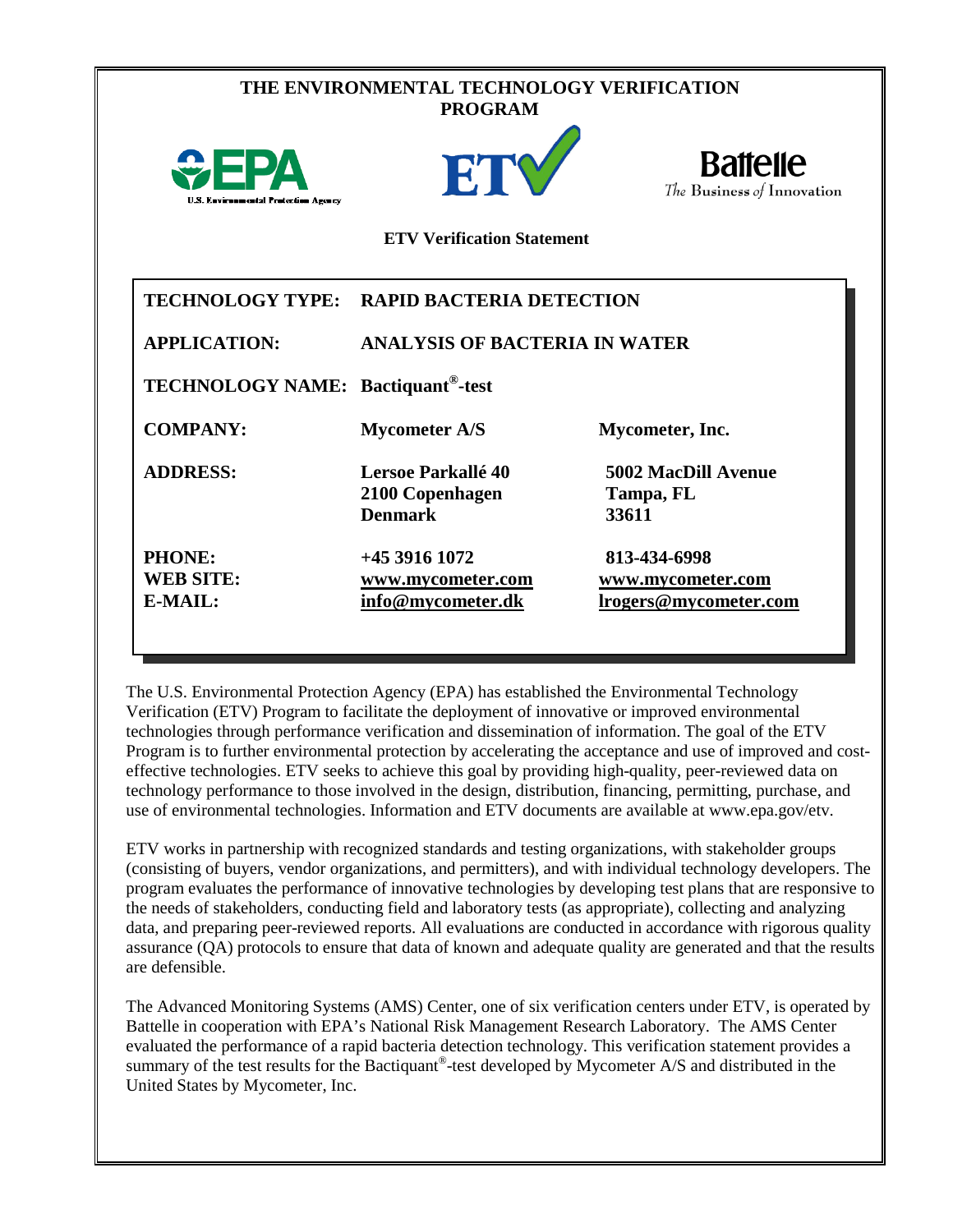## **VERIFICATION TEST DESCRIPTION**

Rapid technologies (results available same day of testing) to detect bacteria from matrices such as surfaces, bulk material, air, or water are of interest to improve the efficiency of delineating and documenting microbial contamination in buildings and water systems, and for monitoring progress during cleanup and remediation processes. Traditional methods of analysis can take up to seven days for results. Technologies providing same day or near "real-time" results indicating changes in water quality would help to control microbial outbreaks, expedite remediation efforts, and protect public health.

The verification test of the Bactiquant<sup>®</sup>-test technology was conducted from June 2 through June 27, 2011 at Battelle in Columbus, Ohio. Technology operation, sample handling, and analyses were performed according to the vendor's instructions.

For this verification, the Bactiquant®-test technology was verified for repeatability and inter-assay reproducibility by detecting bacteria in water samples. Linearity was assessed using dilutions of stock cultures in dechlorinated tap water. In addition, sustainable operational factors such as ease of use, required reagents, analysis time, laboratory space, and utilities required were reported.

QA oversight of verification testing was provided by Battelle and EPA. Battelle and EPA QA staff conducted technical systems audits of the testing and Battelle QA staff conducted a data quality audit of at least 10% of the test data. This verification statement, the full report on which it is based, and the quality assurance project plan for this verification test are available at www.epa.gov/etv/centers/center1.html.

## **TECHNOLOGY DESCRIPTION**

According to the vendor, Bactiquant®-test is designed to provide a rapid method to estimate total bacteria in water samples. The Bactiquant<sup>®</sup>-test rapid bacteria detection technology is based on fluorogenic detection of enzyme activities found predominantly in a taxonomic group of organisms. Water samples (typically 250 mL) are passed through a membrane filter. A synthetic enzyme substrate is added to the filter and left to react over a period of time based on temperature. The enzyme present in the bacterial cells hydrolyzes the synthetic enzyme substrate. When the synthetic substrate molecule is cleaved into two molecules by the enzyme, one of the molecules can be made to fluoresce upon excitation with ultraviolet (UV) light (365 nanometers). The amount of fluorescence is measured using a handheld fluorometer. This fluorescence semi-quantitatively correlates to a measure of the bacterial biomass. Fluorescence measurements can be captured electronically and may be downloaded to a computer or can be transcribed by hand. The sample preparation and analyses can be performed on site in less than one hour.

According to the vendor, this technology is designed for application to a range of liquid samples including: potable water, processed water, CIP (cleaning in place), wastewater, and recreational water. Bactiquant®-test can also be used for surface and air samples. For Bactiquant®-test, the filter material is critical for both sampling and the enzyme reaction that takes place directly on the filter. It is important, therefore, to use the filters provided by the vendor. The vendor provides a proficiency certification training program that is included with the fluorometer kit (on a flash drive) and is mandatory for use of their technology to document understanding and proper training.

## **VERIFICATION RESULTS**

Table 1 summarizes the linearity results for Bactiquant<sup>®</sup>-test using two types of bacteria in water: indigenous bacteria from lake water and a QC strain of *Pseudomonas aeruginosa* ATCC 27853. In Table 1 linearity is evaluated for Bactiquant BQ values against concentration. The BQ values are fluorescence unit (fu) readings standardized for reaction time, temperature, and sample volume. During the lake water indigenous bacteria test, the vendor provided information that fluorescence readings above 20,000 fu may generate results that are not linear because the enzyme substrate concentration will have decreased significantly, and the enzyme reaction will slow down. Therefore, the linearity data for indigenous bacteria from lake water were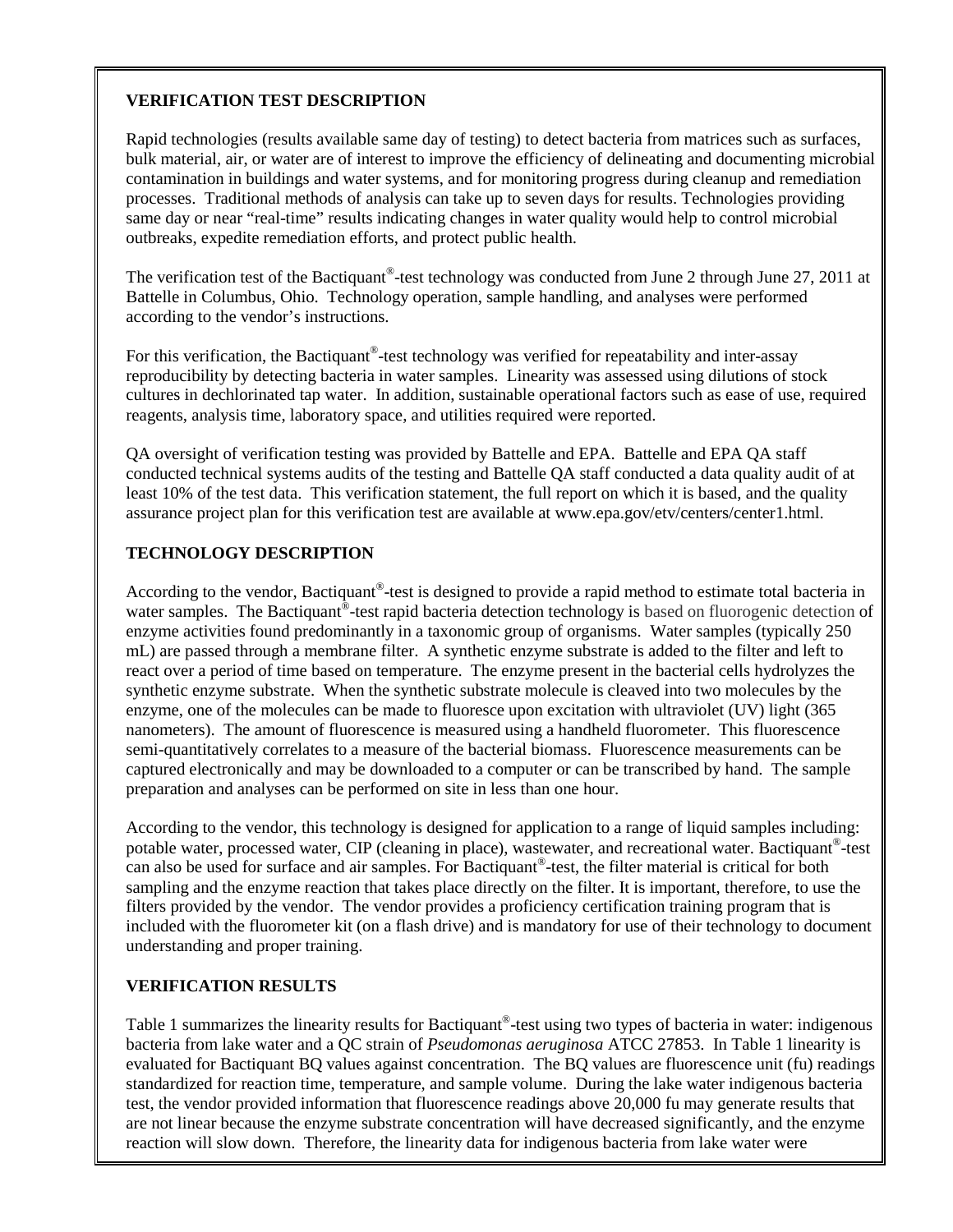| Table 1. Linearity Results for Bactiquant®-test: BQ Value vs. Concentration                    |                                        |                                                                                           |                                                |              |                    |                                                                   |
|------------------------------------------------------------------------------------------------|----------------------------------------|-------------------------------------------------------------------------------------------|------------------------------------------------|--------------|--------------------|-------------------------------------------------------------------|
| <b>Test</b><br><b>Organism</b>                                                                 | <b>Concentration</b><br>Range (CFU/mL) | <b>Range of</b><br><b>Average</b><br><b>Adjusted</b><br><b>Fluorescence</b><br>Units (fu) | <b>Range of</b><br><b>Average BQ</b><br>values | <b>Slope</b> | $Y -$<br>intercept | <b>Coefficient of</b><br><b>Determination</b><br>$(\mathbb{R}^2)$ |
| Lake Water<br>Indigenous<br>Bacteria-<br>with all test<br>solutions                            | $3.7 \times 10^2$ to 6.0 x $10^3$      | 2408 to 24365                                                                             | 1542 to 15607                                  | 2.38         | 2243               | 0.9138                                                            |
| Lake Water<br>Indigenous<br>Bacteria -<br>without the<br>most<br>concentrated<br>test solution | $3.7 \times 10^2$ to $3.0 \times 10^3$ | 2408 to 17343                                                                             | 1542 to 11106                                  | 3.55         | 739                | 0.9689                                                            |
| $P_{\cdot}$<br>aeruginosa<br><b>ATCC 27853</b>                                                 | $8.7 \times 10^2$ to $8.0 \times 10^3$ | 1321 to 11645                                                                             | 868 to 7655                                    | 0.95         | $-136$             | 0.9923                                                            |

examined both with and without the most concentrated test solution that had fluorescence readings consistently greater than 20,000 fu.

Table 2 summarizes the repeatability and inter-assay reproducibility results for Bactiquant®-test using two bacterial cultures in water. Two different people analyzed four samples of each bacterial culture, using different fluorometers.

|                       | Adjusted Fluorescence Units (fu)                                          |           |                                                                |                 |  |
|-----------------------|---------------------------------------------------------------------------|-----------|----------------------------------------------------------------|-----------------|--|
| <b>Test Iteration</b> | Indigenous Bacteria from Lake Water<br>$(3.7 \times 10^2 \text{ CFU/mL})$ |           | P. aeruginosa ATCC 27853<br>$(4.7 \times 10^3 \text{ CFU/mL})$ |                 |  |
|                       | Analyst 1                                                                 | Analyst 2 | Analyst 1                                                      | Analyst 2       |  |
| Average               | 2363                                                                      | 2225      | 6888                                                           | 6691            |  |
| Standard<br>Deviation | 152                                                                       | 57        | 333                                                            | 93              |  |
| RSD(%)                | 6.4                                                                       | 2.6       | 4.8                                                            | $\mathsf{I}$ .4 |  |
| RPD(%)                |                                                                           | 6.0       |                                                                | 2.9             |  |

## **Table 2. Bactiquant®-test Repeatability and Inter-Assay Reproducibility**

*Operational Factors.* The verification staff found that the Bactiquant®-test was easy to use. A Mycometer A/S representative came to Battelle to train the verification staff in the use of the Bactiquant<sup>®</sup>-test reagents and operation of the fluorometer. This training lasted one day and staff felt it was more than sufficient to be comfortable using the reagent kits and fluorometer without assistance. This on-site training focused on the technology operating protocols for air and water matrices. While the operational aspects of this training were similar to the proficiency certification program, the proficiency certification program also focuses on understanding the principles behind the technology as well as additional applications.

The fluorometer is provided in a hard-cover carrying case. The carrying case has dimensions of 45 cm wide  $\times$  15 cm deep  $\times$  32 cm high (17.5 in wide  $\times$  6 in deep  $\times$  12.5 in high) and weighs approximately 7.2 kilograms (16 pounds). Included with the fluorometer is a black calibration cuvette, a 100 μL automatic pipette, a timer, two test racks, a calculator, a thermometer, and training materials. The fluorometer operates